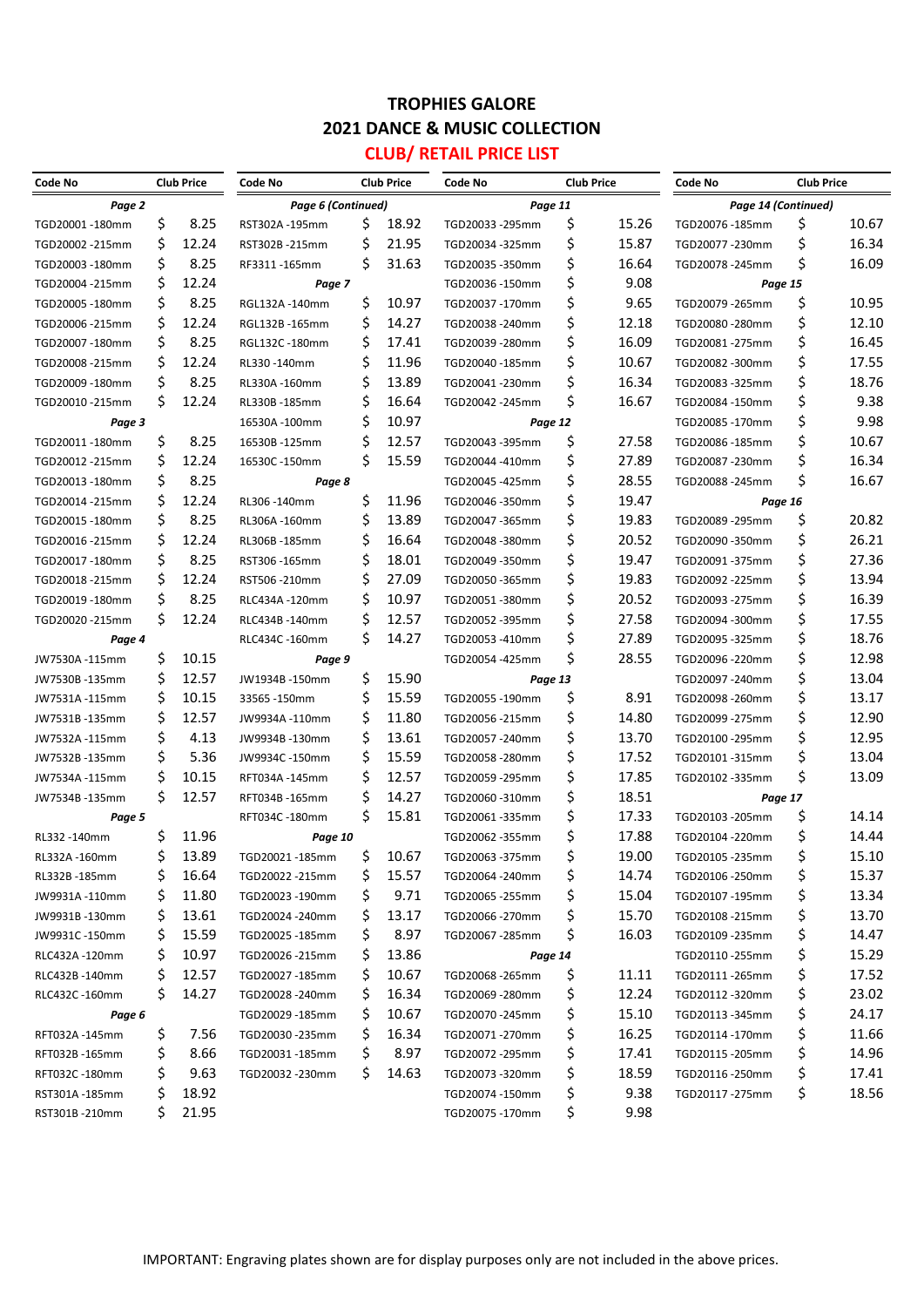## **TROPHIES GALORE 2021 DANCE & MUSIC COLLECTION**

#### **CLUB/ RETAIL PRICE LIST**

| Code No          |                                                       | <b>Club Price</b> | Code No         |          | <b>Club Price</b> | Code No         |          | <b>Club Price</b>   | Code No         | <b>Club Price</b> |                |
|------------------|-------------------------------------------------------|-------------------|-----------------|----------|-------------------|-----------------|----------|---------------------|-----------------|-------------------|----------------|
|                  | Page 18<br>Page 21 (Continued)<br>Page 24 (Continued) |                   |                 |          |                   |                 |          | Page 28 (Continued) |                 |                   |                |
| TGD20118-195mm   | \$                                                    | 18.12             | TGD20160-400mm  | \$       | 24.59             | TGD20202-260mm  | \$       | 12.35               | TGD20238-265mm  | \$                | 16.86          |
| TGD20119-240mm   | \$                                                    | 19.31             | TGD20161-415mm  | \$       | 25.36             | TGD20203 -280mm | \$       | 12.65               | TGD20239-315mm  | \$                | 20.57          |
| TGD20120-295mm   | \$                                                    | 20.85             | TGD20162-430mm  | \$       | 26.73             | TGD20204 -295mm | \$       | 13.31               | TGD20240-340mm  | \$                | 21.73          |
| TGD20121-230mm   | \$                                                    | 17.41             | TGD20163 -335mm | \$       | 17.33             | Page 25         |          |                     | TGD20326-295mm  | \$                | 14.96          |
| TGD20122 - 255mm | \$                                                    | 18.45             | TGD20164 -355mm | \$       | 17.88             | TGD20205 -230mm | \$       | 15.59               | TGD20327-315mm  | \$                | 17.35          |
| TGD20123 - 280mm | \$                                                    | 19.80             | TGD20165-375mm  | \$       | 19.00             | TGD20206-245mm  | \$       | 15.90               | TGD20328-340mm  | \$                | 20.54          |
| TGD20124 -305mm  | \$                                                    | 21.12             | TGD20166-240mm  | \$       | 14.49             | TGD20207-260mm  | \$       | 16.56               | TGD20241-160mm  | \$                | 7.98           |
| TGD20125 - 265mm | \$                                                    | 18.32             | TGD20167-280mm  | \$       | 18.32             | TGD20208-240mm  | \$       | 12.27               | TGD20242 -175mm | \$                | 8.28           |
| TGD20126-320mm   | \$                                                    | 23.35             | TGD20168 -295mm | \$       | 18.65             | TGD20209 -280mm | \$       | 16.09               | TGD20243-160mm  | \$                | 7.98           |
| TGD20127-345mm   | \$                                                    | 24.06             | TGD20169-310mm  | \$       | 19.31             | TGD20210-150mm  | \$       | 9.38                | TGD20244-175mm  | \$                | 8.28           |
| TGD20128-195mm   | \$                                                    | 13.15             | Page 22         |          |                   | TGD20211-170mm  | \$       | 9.98                | Page 29         |                   |                |
| TGD20129 -215mm  | \$                                                    | 13.56             | TGD20170-305mm  | \$       | 14.14             | TGD20212-150mm  | \$       | 9.38                | TGD20245 -295mm | \$                | 13.56          |
| TGD20130 - 235mm | \$                                                    | 14.27             | TGD20171-340mm  | \$       | 17.93             | TGD20213-170mm  | \$       | 9.98                | TGD20246-315mm  | \$                | 14.36          |
| TGD20131-255mm   | \$                                                    | 15.10             | TGD20172-380mm  | \$       | 20.49             | TGD20214-240mm  | \$       | 12.27               | TGD20247-335mm  | \$                | 15.15          |
| Page 19          |                                                       |                   | TGD20173-395mm  | \$       | 20.85             | TGD20215 -280mm | \$       | 16.09               | TGD20248-520mm  | \$                | 60.83          |
| TGD20132 - 230mm | \$                                                    | 19.47             | TGD20174-195mm  | \$       | 13.70             | Page 26         |          |                     | TGD20249-595mm  | \$                | 67.93          |
| TGD20133 - 255mm | \$                                                    | 19.77             | TGD20175-210mm  | \$       | 14.00             | TGD20216-310mm  | \$       | 17.82               | TGD20250-660mm  | \$                | 73.07          |
| TGD20134 - 275mm | \$                                                    | 20.46             | TGD20176-225mm  | \$       | 14.66             | TGD20217-335mm  | \$       | 20.87               | TGD20251-250mm  | \$                | 15.95          |
| TGD20135-300mm   | \$                                                    | 20.76             | TGD20177-240mm  | \$       | 14.93             | FG306GBK-155mm  | \$       | 11.83               | TGD20252 -275mm | \$                | 16.64          |
| TGD20136 -270mm  | \$                                                    | 17.16             | TGD20178-270mm  | \$       | 20.13             | FG307GBK-180mm  | \$       | 14.69               | TGD20253-300mm  | \$                | 17.60          |
| TGD20137 - 290mm | \$                                                    | 19.99             | TGD20179-375mm  | \$       | 26.68             | FG308GBK-205mm  | \$       | 18.48               | TGD20254-130mm  | \$                | 11.25          |
| TGD20138-260mm   | \$                                                    | 16.89             | TGD20180-410mm  | \$       | 27.39             | TGD20218-290mm  | \$       | 16.03               | TGD20255-175mm  | \$                | 15.15          |
| TGD20139 - 280mm | \$                                                    | 17.27             | TGD20181-135mm  | \$       | 9.57              | TGD20219-345mm  | \$       | 21.40               | TGD20256-190mm  | \$                | 15.46          |
| TGD20140-300mm   | \$                                                    | 18.01             | TGD20182-150mm  | \$       | 11.22             | TGD20220-370mm  | \$       | 22.55               | TGD20257-205mm  | \$                | 16.14          |
| TGD20141-320mm   | \$                                                    | 18.87             | TGD20183-175mm  | \$       | 12.68             | FG2605-130mm    | \$       | 4.81                | Page 30         |                   |                |
| TGD20142 -315mm  | \$                                                    | 17.96             | Page 23         |          |                   | FG2606 -155mm   | \$       | 5.23                | TGD20258-225mm  | \$                | 13.06          |
| TGD20143 -335mm  | \$                                                    | 18.76             | TGD20184-190mm  | \$       | 9.54              | FG2607-185mm    | \$       | 5.78                | TGD20259-260mm  | \$                | 15.68          |
| TGD20144 -355mm  | \$                                                    | 19.55             | TGD20185 -235mm | \$       | 15.21             | Page 27         |          |                     | TGD20260-275mm  | \$                | 16.01          |
| Page 20          |                                                       |                   | TGD20186-250mm  | \$       | 15.48             | TGD20221-240mm  | \$       | 15.95               | TGD20261-170mm  | \$                | 13.64          |
| TGD20145 -150mm  | \$                                                    | 9.38              | TGD20187-150mm  | \$       | 9.38              | TGD20222 -275mm | \$       | 18.56               | TGD20262 -185mm | \$                | 13.92          |
| TGD20146-170mm   | \$                                                    | 9.98              | TGD20188-170mm  | \$       | 9.98              | TGD20223-290mm  | \$       | 18.81               | TGD20263 -200mm | \$                | 14.58          |
| TGD20147-150mm   | Ś                                                     | 9.38              | TGD20189-185mm  | \$       | 9.87              | TGD20224-180mm  | \$       | 11.52               | TGD20264-260mm  | \$                | 16.78          |
| TGD20148-170mm   | \$                                                    | 9.98              | TGD20190-230mm  | \$       | 15.54             | TGD20225-220mm  | \$       | 15.35               | TGD20265 -275mm | \$                | 17.05          |
| TGD20149 -170mm  | \$                                                    | 9.46              | TGD20191-245mm  | Ş        | 15.87             | TGD20226-235mm  | \$       | 15.62               | TGD20266-295mm  | \$                | 17.71          |
| TGD20150-170mm   | Ş                                                     | 10.42             | TGD20192 -240mm | \$       | 12.27             | TGD20227-250mm  | \$       | 16.39               | TGD20267-310mm  | \$                | 18.01          |
| TGD20151-170mm   | \$                                                    | 9.46              | TGD20193 -280mm | \$       | 16.09             | TGD20228-265mm  | \$       | 14.93               | TGD20268-205mm  | \$                | 10.07          |
| TGD20152 -170mm  | \$                                                    | 10.42             | Page 24         |          |                   | TGD20229-290mm  | \$       | 16.12               | TGD20269 -260mm | \$                | 15.84          |
| TGD20153 -240mm  | \$                                                    | 12.27             | TGD20194-160mm  | Ş        | 11.83             | TGD20230-315mm  | \$       | 17.30               | TGD20270 -275mm | \$                | 16.09          |
| TGD20154 -280mm  | Ş                                                     | 16.09             | TGD20195 -185mm | Ş        | 15.02             | TGD20231-340mm  | \$       | 18.45               | Page 31         |                   |                |
| TGD20155 - 240mm | \$                                                    | 12.27             | TGD20196 -220mm | \$       | 15.40             | TGD20232 -270mm | \$       | 17.35               | TGD20271-305mm  | Ş                 | 14.96          |
|                  | \$                                                    | 16.09             | TGD20197-270mm  | Ş        | 17.38             | TGD20233-300mm  | \$       | 22.28               | TGD20272-340mm  |                   | 18.76          |
| TGD20156-280mm   |                                                       |                   | TGD20198-195mm  | \$       | 9.43              | TGD20234-355mm  | \$       | 25.91               | TGD20273-380mm  | Ş<br>\$           | 21.34          |
| Page 21          |                                                       | 15.26             |                 | Ş        | 13.86             |                 |          |                     |                 | \$                | 21.67          |
| TGD20157-295mm   | Ş                                                     | 20.57             | TGD20199 -280mm |          |                   | Page 28         |          | 10.40               | TGD20274-395mm  | \$                |                |
| TGD20158-350mm   | Ş<br>\$                                               |                   | TGD20200-300mm  | \$<br>\$ | 14.30<br>15.04    | TGD20235-185mm  | \$       |                     | TGD20275 -230mm |                   | 18.95          |
| TGD20159 -375mm  |                                                       | 21.73             | TGD20201-320mm  |          |                   | TGD20236-210mm  | \$<br>\$ | 14.08               | TGD20276-250mm  | \$<br>\$          | 19.25<br>19.94 |
|                  |                                                       |                   |                 |          |                   | TGD20237-230mm  |          | 13.15               | TGD20277 -260mm |                   |                |